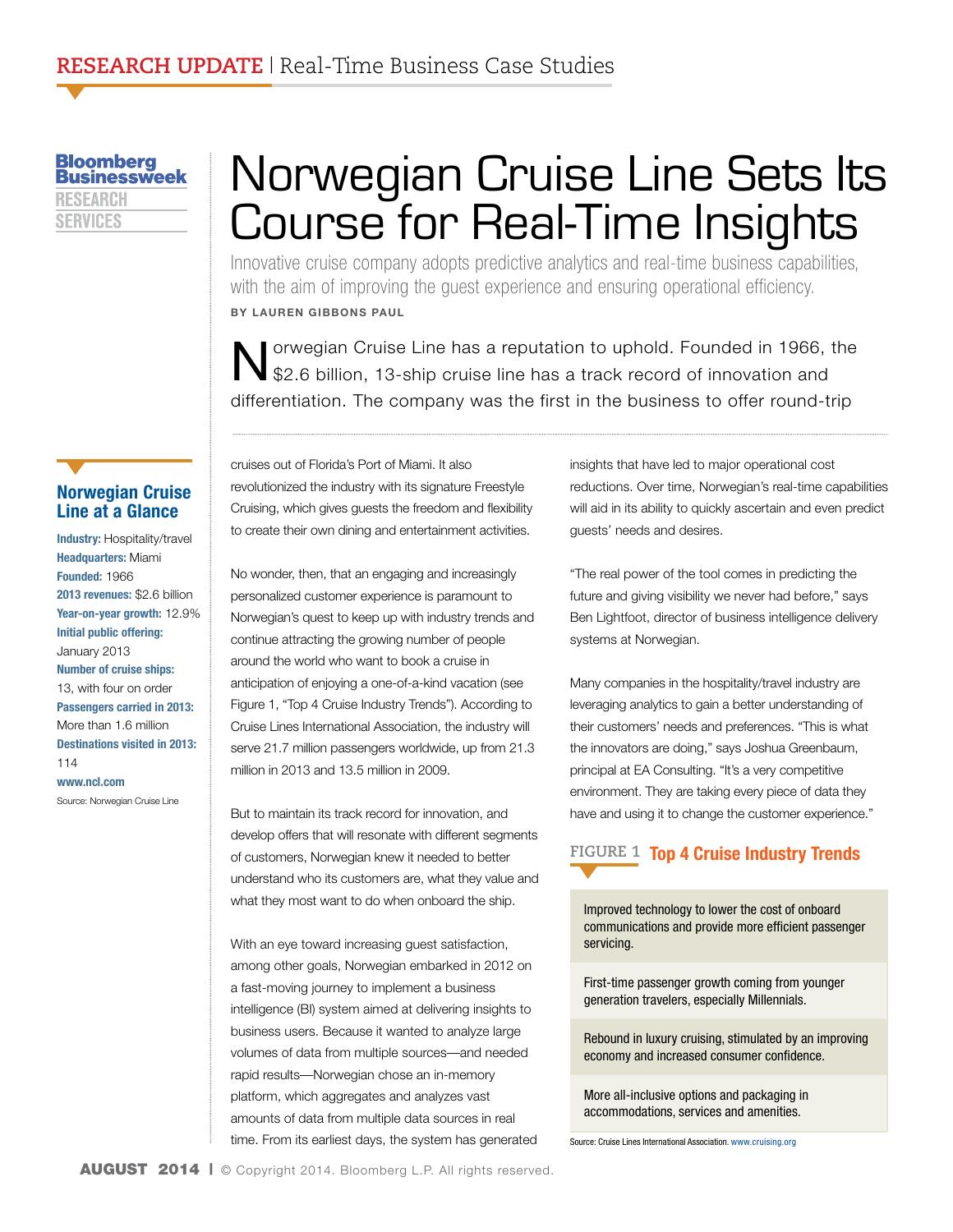#### **Norwegian Cruise Line Business Challenges**

- ▶ Legacy BI platform was slow, inflexible and complex
- } Individual departments could not easily share data, leading to multiple versions of the truth
- ▶ The company needed a quicker and more effective way to validate and scrutinize financial data in real time
- } Norwegian wanted to better understand customer needs and preferences to improve and personalize the customer experience

#### **Norwegian Cruise Line Solutions**

- ▶ Adopting an analytics system based on an in-memory platform, enabling real-time analysis of a large variety of data types
- ▶ Porting ERP data to the in-memory platform, followed by property management, reservations and customer data
- Implementing data cleansing, data governance and master data management processes
- **Establishing a business** department dedicated to BI and analytics

#### **Voyage to Customer Insight**

According to Lightfoot, the homegrown BI system had long turnaround times and performance issues, lacked flexibility and was too complex for anyone but power users and IT staff to use effectively. There was no true enterprisewide BI strategy in place and no real processes around master data management.

"We knew we needed a state-of-the-art BI platform and strategy to stay ahead of the competition," Lightfoot says. "The business couldn't wait until the next day for an answer." Further, departments maintained siloed data marts, with no way to tie the data together, adds Chad Berkshire, vice president of operations finance at Norwegian. "There was no 'one version of the truth.'"

In late 2012, Norwegian began its quest for a platform that offered performance, self-service for business users and streamlined decision-making. "We knew this couldn't be a project that dragged itself out for the next three to five years," Lightfoot says. "The BI platform needed to produce results within a year. This platform would be a game-changer as to how users consumed and performed data analytics. Changing our organizational culture around data needed to begin right away."

The team selected the system in June 2013, and implementation progressed quickly. The ERP system was the first data source to move onto the platform, with the property management and reservations systems slated for future phases. Along with data cleansing, data governance and master data management, another major change was the creation of a new corporate department for BI delivery, headed by Lightfoot.

"One of the other huge contributing factors to the success of the implementation was the decision to create the BI department under the business umbrella," he says. "This shift from the norm allowed the BI department to align itself with the business, immerse itself in the business culture and drive home the necessary business requirements." It also ensured system usability at all levels of the enterprise. "I wanted users to have a true self-service platform that would allow them to swim through their data



#### **Swimming Through the Data FIGURE 2**

*Norwegian leverages its BI solution, powered by in-memory computing, for a host of data types in real time.*

Financial data. Norwegian's BI system elucidates and authenticates the financial data in its ERP system, something it was not able to do previously, according to vice president of operations finance Chad Berkshire. Now, business users can swim in the detailed transaction data behind the financials.

**Inventory data.** Norwegian uses analytics to keep a closer eye on food/drink inventory aboard its cruise ships, spotting trends and heading off waste. In the future, it will use the system for inventory planning and forecasting.

**Guest data.** Currently, Norwegian uses analytics to segment and better understand its guests. In the near future, it will use the system to predict which guests and prospects are most likely to go on a cruise in the near future.

Source: Norwegian Cruise Line

without any concerns around the data they were consuming," Lightfoot says.

#### **Financial Reality Check**

The first use of the system was to provide a reality check for financial data. "We needed to deliver the transactions that made up the numbers in the ERP system," Berkshire says. The increased scrutiny was a natural part of Norwegian's becoming a public entity in January 2013. "We needed to talk to potential shareholders about specific financial goals and performance," he says.

With the system in place, Norwegian could begin to obtain the coveted "360-degree view" of its guests. Under the legacy data warehouse, guest data was maintained in multiple data marts, and understanding the correlation between pre- and post-spend was becoming increasingly difficult. Guest information was sourced from the reservations system, property management system, casino system and guest satisfaction. However, there was no way to bring all of this together without complexity. The new system is changing that, giving everyone the same view of guests, enabling them to provide a better customer experience (see Figure 2, "Swimming Through the Data").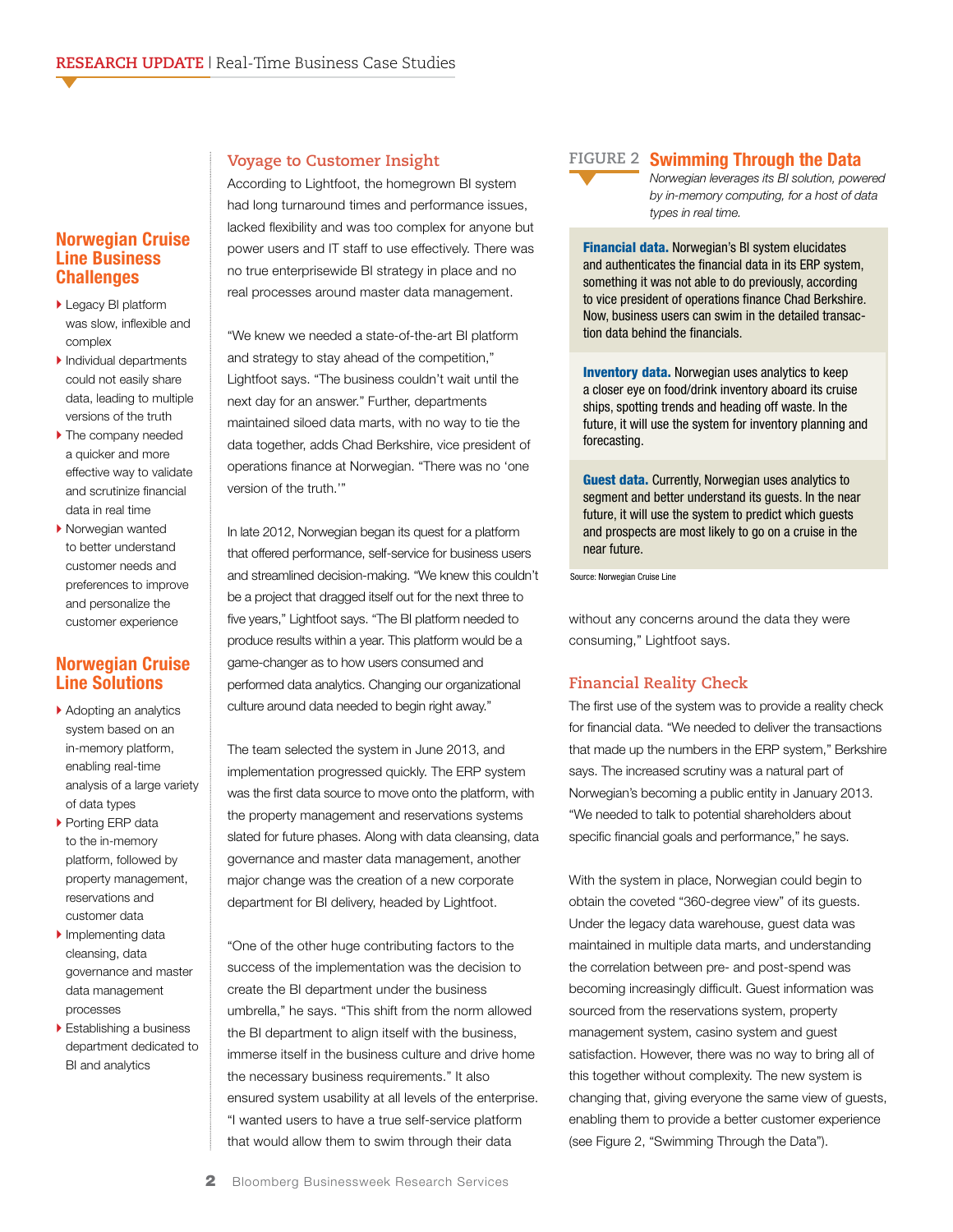#### **Benefits of In-Memory Computing at Norwegian Cruise Line**

- ▶ Operational cost reductions as high as 6 percent in purchasing
- ▶ Expected revenue improvements driven by improved ship configuration and new food and entertainment packages
- Improved scrutiny and validation of financial data
- ▶ Improved inventory planning and forecasting
- ▶ Holistic customer views, leading to improved segmentation and prediction of needs

#### **Early Wins**

Soon after the system went live Berkshire was able to see how much money was spent annually on individual vendors across purchasing systems. "It turned out there were five different departments all using one vendor," he says. "We had been negotiating in siloes," says Berkshire, whose team worked with the vendor's representative to reduce the bill by 6 percent.

Purchasing was a fertile area for more hard returns as the purchasing department obtained visibility across multiple systems. "We discovered that a significant number of services we were buying were not running through a purchasing system. They were being negotiated without purchasing being involved," Berkshire says. Purchasing has reestablished oversight of services purchases, driving additional cost reductions and greater efficiency.

The system would also potentially highlight problematic areas on the ships related to revenue. "We might change the way the casino floor is laid out, or place assets in different places as a result of looking at the asset spend across the casino floor," Lightfoot says.

The biggest impact for guests so far has been the creation of onboard food and entertainment packages based on common spending patterns. "We make it convenient for them to buy it in one package while also gaining savings," Berkshire says.

Another example of data-fueled innovation: Norwegian recently introduced all-inclusive cruising, the first of the major cruise lines to do so, according to *USA Today*. 1 With this option, available for 2015 cruises, the guest pays one price for unlimited extras, including access to specialty restaurants and alcoholic beverages, shoreline excursions and bingo games.

#### **Predicting the Future**

Currently, the crucial activity of customer segmentation is handled by an external service provider. With the new solution in place, Norwegian will take that function back in-house. "In this business, you have a fixed number of customers based on the ships and number of rooms," Lightfoot says. "We really have to get the best guests, so segmentation is really key for us."

#### **FIGURE 3 Better Decisions Through Data**

*Business drivers for investment in analytics include the following. (% responding)*

53% من المساحة المساحة المساحة المساحة المساحة المساحة المساحة المساحة المساحة المساحة المساحة المساحة المساحة

47% من المستخدم المستخدم المستخدم المستخدم المستخدم المستخدم المستخدم المستخدم المستخدم المستخدم المستخدم المس

#### Improving the quality of decision-making 59% من المسابق المسابق المسابق المسابق المسابق المسابق المسابق المسابق المسابق المسابق المسابق المسابق المسابق

#### Making quicker decisions

Improving planning and forecasting

Developing new products, services and revenue streams



Source: IDG Enterprise Big Data Study, 2014. <http://goo.gl/BNImWX>

For example, guests who meet a certain threshold of spending on the gaming systems will likely be passengers who Norwegian would encourage to book another trip. Lightfoot expects the system will help his team pinpoint profitable customers and develop personalized offers (see Figure 3, "Better Decisions Through Data").

"They will be able to close the gap between someone who is interested in taking a cruise vs. someone who is onboard enjoying themselves," Greenbaum says. This is a major advantage in an industry where there are complex products, many customers and a lot of competition. "There are 100 different cruises. Being able to take all these potential products and correlate them to customers based on data—that is the perfect scenario," he says. "You can move the needle very quickly."

Norwegian's use of the system will increase over time, as will its associated benefits. "When we can begin to predict for the future, the payoff will be huge," Lightfoot says. "We are now looking in the rearview mirror. The goal is to be able to predict months in advance, so we can put together the right offers, the right experiences for the right customers."

So far, Norwegian's journey has been smooth sailing, with great things on the horizon. "A lot of hard work has gone into this," Berkshire says, "but it has really paid off." •

Lauren Gibbons Paul has written extensively on customer relationship management and customer experience management for more than 15 years.

This research project was funded by a grant from SAP.

1. Sloan, Gene. "Norwegian Cruise Line tests all-inclusive packages." *USA Today*, July 31, 2014. <http://goo.gl/opYCzx>.